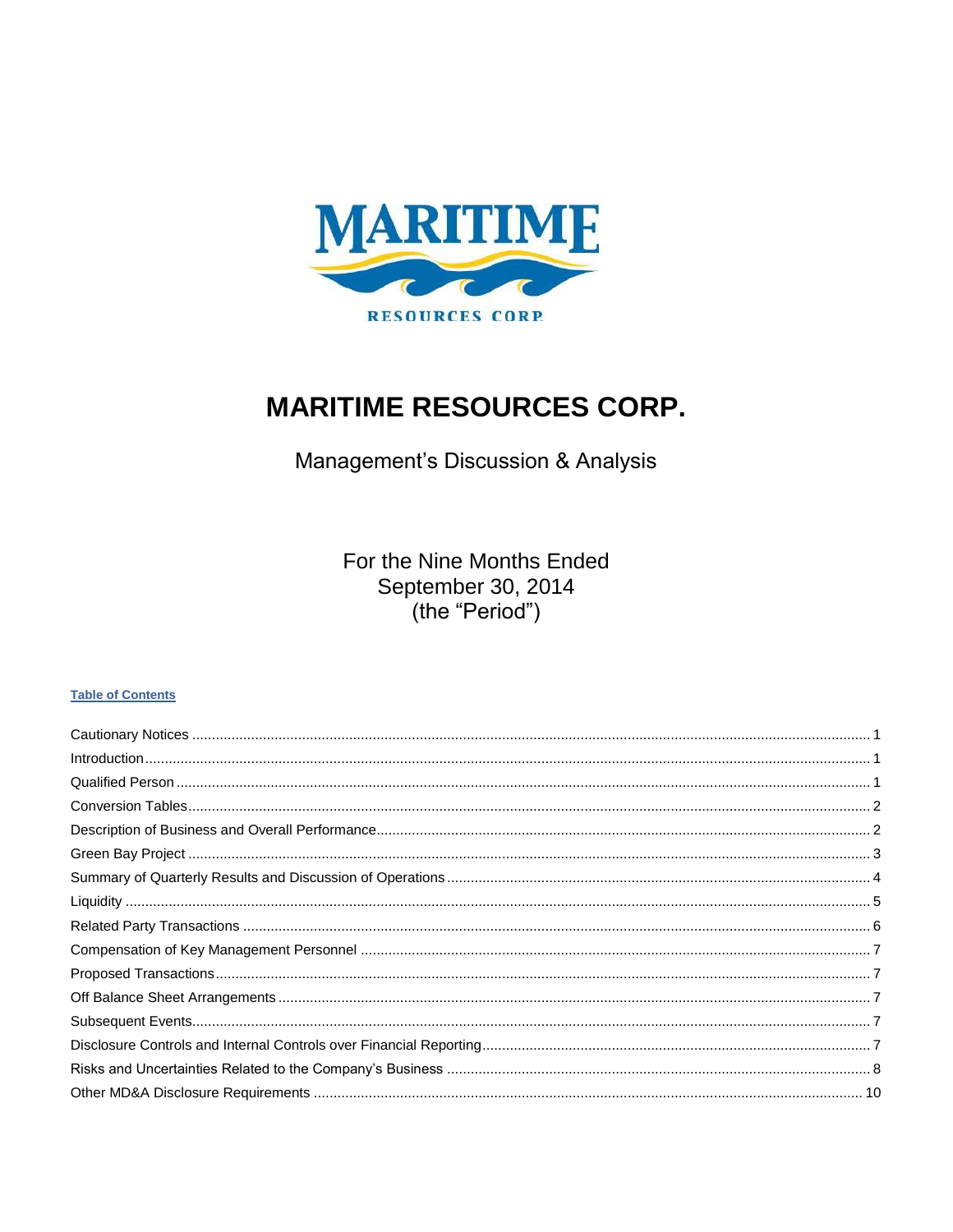## <span id="page-1-0"></span>**Cautionary Notices**

*The Company's financial statements for the nine months ended September 30, 2014, and this accompanying Management's Discussion and Analysis ("MD&A") contain statements that constitute "forward-looking statements" within the meaning of National Instrument 51-102, Continuous Disclosure Obligations of the Canadian Securities Administrators. Forward-looking statements often, but not always, are identified by the use of words such as "seek", "anticipate", "believe", "plan", "estimate", "expect", "targeting" and "intend" and statements that an event or result "may", "will", "should", "could", or "might" occur or be achieved and other similar expressions. Forward-looking statements in this MD&A include statements regarding the Company's future exploration plans and expenditures, the satisfaction of rights and performance of obligations under agreements to which the Company is a part, the ability of the Company to hire and retain employees and consultants and estimated administrative assessment and other expenses. The forward*looking statements that are contained in this MD&A involve a number of risks and uncertainties. As a consequence, *actual results might differ materially from results forecast or suggested in these forward-looking statements. Some of these risks and uncertainties are identified under the heading "Risks and Uncertainties Related to the Company's Business" in this MD&A. Additional information regarding these factors and other important factors that could cause*  results to differ materially may be referred to as part of particular forward-looking statements. The forward-looking *statements are qualified in their entirety by reference to the important factors discussed under the heading "Risks and Uncertainties Related to the Company's Business" and to those that may be discussed as part of particular forwardlooking statements. Forward-looking statements involve known and unknown risks, uncertainties, assumptions and other factors that may cause the actual results, performance or achievements of the Company to be materially different from any future results, performance or achievements expressed or implied by the forward-looking statements. Factors that could cause the actual results to differ include market prices, exploration success, continued availability of capital and financing, inability to obtain required regulatory approvals, title to properties, and general market conditions. These statements are based on a number of assumptions, including assumptions regarding general market conditions, the timing and receipt of regulatory approvals, the ability of the Company and other relevant parties to satisfy regulatory*  requirements, the availability of financing for proposed transactions and programs on reasonable terms and the ability of *third-party service providers to deliver services in a timely manner. Forward-looking statements contained herein are made as of the date of this MD&A and the Company disclaims any obligation to update any forward-looking statements, whether as a result of new information, future events or results or otherwise. There can be no assurance that forward*looking statements will prove to be accurate, as actual results and future events could differ materially from those *anticipated in such statements. Accordingly, readers should not place undue reliance on forward-looking statements.*

#### <span id="page-1-1"></span>**Introduction**

The management's discussion and analysis ("MD&A" or "Report") of Maritime Resources Corp. (the "Company" or "Maritime") has been prepared by management in accordance with the requirements under National Instrument 51-102 as at November 18, 2014 (the "Report Date"), and provides comparative analysis of the Company's financial results for the Period. The following information should be read in conjunction with the Company's audited financial statement for the year ended December 31, 2013 and the Company's condensed interim financial statement for the period ended September 30, 2014 together with the notes thereto (collectively, the "Financial Statements"). Unless otherwise indicated, all dollar amounts in this document are in Canadian dollars.

The Financial Statements, together with this MD&A, are intended to provide investors with a reasonable basis for assessing the financial performance of the Company as well as potential future performance, and are not necessarily indicative of the results that may be expected in future periods. The information in the MD&A may contain forwardlooking statements, and the Company cautions investors that any forward looking statements by the Company are not guarantees of future performance, as they are subject to significant risks and uncertainties that may cause projected results or events to differ materially from actual results or events. Please refer to the risks and cautionary notices of this MD&A. Additional information relating to the Company may be found on SEDAR at *[www.sedar.com](http://www.sedar.com/)*.

#### <span id="page-1-2"></span>**Qualified Person**

Mr. Bernard Kahlert, P.Eng. is the qualified person under National Instrument 43-101, responsible for the technical information presented in this MD&A and the supervision of work done in association with the exploration and development programs in respect of the Company's exploration property.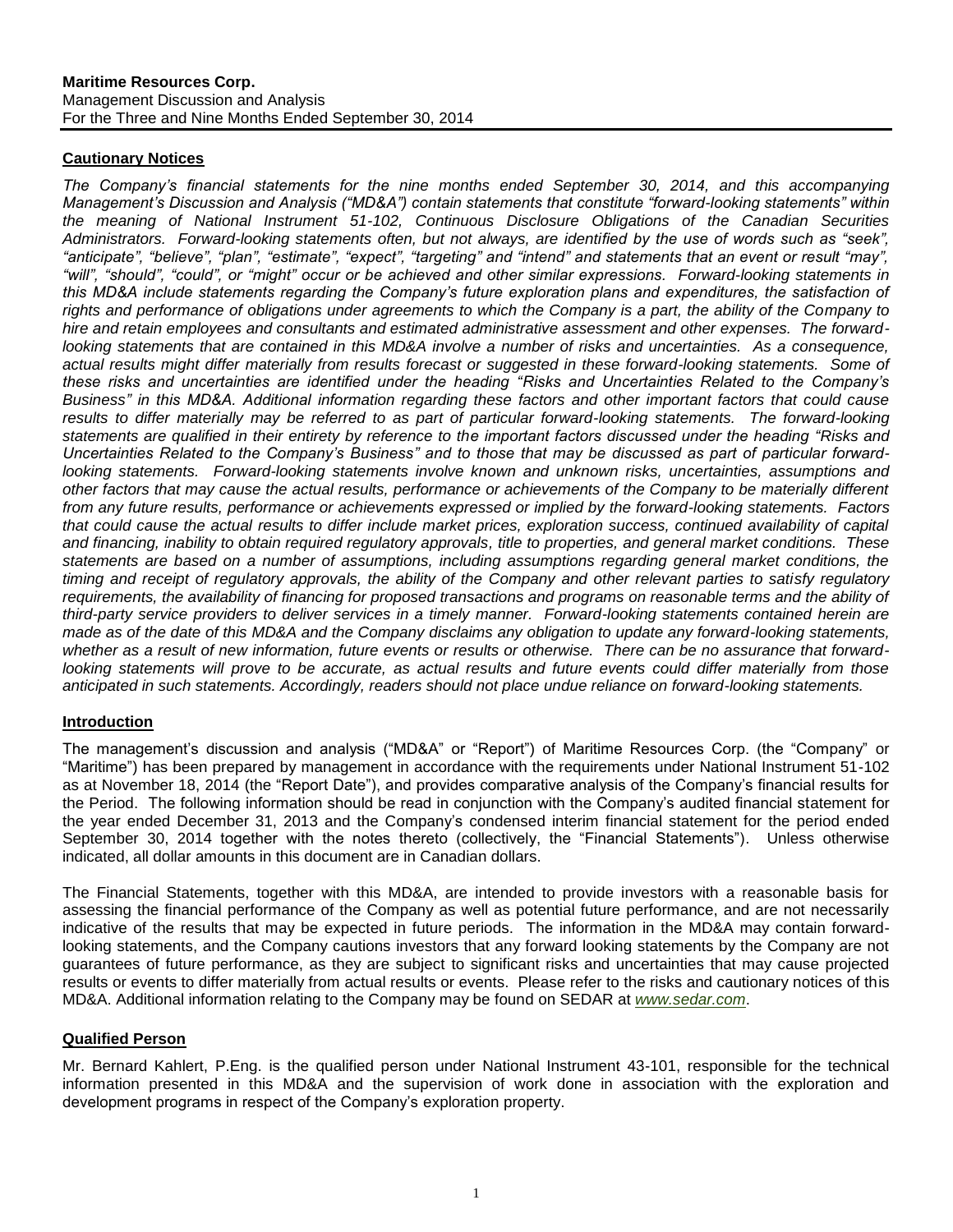## <span id="page-2-0"></span>**Conversion Tables**

For ease of reference, the following information is provided (www.onlineconversion.com):

| <b>Conversion Table</b> |               |           |                 |  |  |  |  |  |  |
|-------------------------|---------------|-----------|-----------------|--|--|--|--|--|--|
| <b>Imperial</b>         | <b>Metric</b> |           |                 |  |  |  |  |  |  |
| 1 Acre                  |               | 0.404686  | <b>Hectares</b> |  |  |  |  |  |  |
| 1 Foot                  |               | 0.304800  | <b>Metres</b>   |  |  |  |  |  |  |
| 1 Mile                  | =             | 1.609344  | Kilometres      |  |  |  |  |  |  |
| 1 Ton                   | $=$           | 0.907185  | Tonnes          |  |  |  |  |  |  |
| 1 Ounce (troy)/ton      | =             | 34.285700 | Grams/Tonne     |  |  |  |  |  |  |

| Precious metal units and conversion factors |                                                            |                     |                   |                   |                             |                   |                   |                                                     |         |
|---------------------------------------------|------------------------------------------------------------|---------------------|-------------------|-------------------|-----------------------------|-------------------|-------------------|-----------------------------------------------------|---------|
| ppb<br>ppm<br>0Z                            | - Part per billion<br>- Part per million<br>- Ounce (troy) | 1.<br>100<br>10,000 | ppb<br>ppb<br>ppb | $=$<br>$=$<br>$=$ | 0.0010<br>0.1000<br>10.0000 | ppm<br>ppm<br>ppm | $=$<br>$=$<br>$=$ | $0.000030$ oz/t<br>0.002920 oz/t<br>$0.291670$ oz/t |         |
| oz/t<br>g                                   | - Ounce per ton (avdp.)<br>- Gram                          |                     | ppm               | $=$               | 1.0000                      | ug/g              | $=$               | 1.000000                                            | g/tonne |
| g/tonne                                     | - gram per metric ton                                      |                     | 1 $oz/t$          | $=$               | 34.2857                     | ppm               |                   |                                                     |         |
| mg                                          | - milligram                                                |                     | 1 Carat           | $=$               | 41.6660                     | mg/g              |                   |                                                     |         |
| kg                                          | - kilogram                                                 |                     | ton (avdp.)       | $=$               | 907.1848                    | kg                |                   |                                                     |         |
| ug                                          | - microgram                                                |                     | 1 oz (troy)       | $=$               | 31.1035                     | g                 |                   |                                                     |         |

## <span id="page-2-1"></span>**Description of Business and Overall Performance**

The Company is a gold and base metals exploration company with a focus on Canadian mining opportunities. The Company is a reporting issuer in British Columbia and Alberta, and trades on the TSX Venture Exchange under the symbol MAE.

- On May 9, 2014, the Company announced a non-brokered private placement ("Private Placement") for gross proceeds of up to \$750,000 by way of up to 2,400,000 non-flow-through units ("NFT Units") at \$0.25 per NFT Unit and up to 500,000 flow-through units ("FT Units") at \$0.30 per FT Unit. Each NFT Unit consists of one nonflow-through common share and one share purchase warrant ("Warrant'). Each FT Unit consists of one flowthrough common share and one Warrant. All Warrants are non-transferable, and each Warrant entitles the holder to purchase one non-flow-through common share at a price of \$0.35 per common share for 12 months following the date of closing.
- On May 22, 2014, the Company closed the first tranche of the Private Placement for total gross proceeds of \$511,250, as to 235,000 FT Units and 913,000 NFT Units, such that it issued 235,000 flow-through common shares, 913,000 common shares, and a total of 1,148,000 Warrants allowing for the purchase of up to, in the aggregate, 1,148,000 common shares at \$0.35 per share until May 21, 2015. The Company also issued 850,000 common shares at \$0.25 per common share pertaining to the settlement of debt and interest thereon. Of the NFT Units issued, 104,000 were issued in settlement of debt and interest thereon.
- On June 18, 2014, the Company closed the second and final tranche of the Private Placement for total gross proceeds of \$26,000, as to 20,000 FT Units and 80,000 NFT Units, such that it issued 20,000 flow-through common shares, 80,000 common shares, and a total of 100,000 Warrants allowing for the purchase of up to, in the aggregate, 100,000 common shares at \$0.35 per share until June 17, 2015.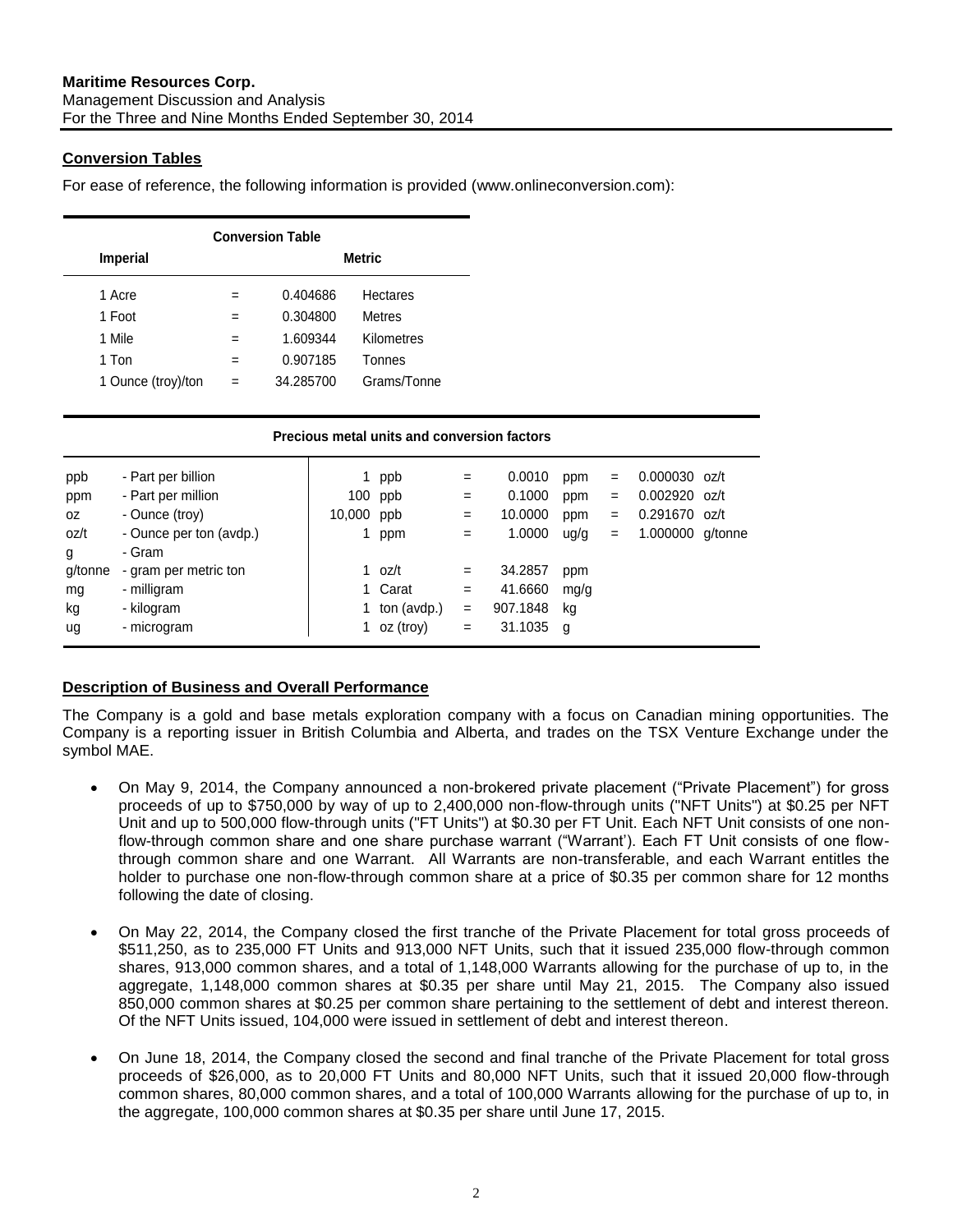- The Company granted incentive stock options allowing for the purchase of up to, in the aggregate, 660,000 common shares in the capital of the Company at \$0.28 per share until May 29, 2019.
- On June 11, 2014, the Company reported the appointment of Douglas Fulcher, Director, as interim Chief Executive Officer and interim President.
- On October 15, 2014, the Company reported the appointment of Mr. Andrew Pooler to the Board of Directors of the Company and the engagement of Mr. Doug Hurst as an Advisor to the Company in the financial modeling and evaluation of the Green Bay asset and the development of the resource at the former producing Hammerdown Gold Mine.
- On October 15, 2014 the Company announced its intent, subject to regulatory approval, to proceed with a loan arrangement for a term of one year whereby the Company can borrow up to \$400,000 (\$150,000 received). Under the terms of the loan agreement, lenders will be paid 10% interest and will receive a 20% bonus, payable in shares of the Company at a deemed price of \$0.15 per share.
- On October 15, 2014 the Company granted incentive stock options allowing for the purchase of up to, in the aggregate, 200,000 common shares of the Company at a price of \$0.15 per share until October 15, 2019.

## <span id="page-3-0"></span>**Green Bay Project**

Maritime's Green Bay gold property in Newfoundland consists of the Hammerdown, Orion and the Lochinvar gold deposits, separated by 1.5 km. Maritime has been reviewing the setting of the fold deposits of Hammerdown, Muddy Shag and Rumbullion to prepare conducting exploration programs to expand the potential.

In the first quarter of 2014, Maritime staff started preparing the resource model of the Lochinvar deposit and planning of future work needed on Hammerdown and Orion that will be needed to convert Inferred Resources to Measured and Indicated Resources.

During the  $2^{nd}$  quarter of 2014, a program of fieldwork was planned. Assessment work is required on four mineral claims and a mining lease has to be surveyed on the Orion Gold Deposit. A field assistant was hired and traveled to the property with geologist, Cameron Norton, on June 28 to complete line cutting and soil sampling. At the Vancouver office, presentations were made and discussions were held with financial parties to provide funding advancement for the Hammerdown Gold Deposit.

During the 3rd quarter of 2014, geologist Cameron Norton and assistant completed assessment work on 5 Green Bay claims with anniversary dates in 2014. The field program consisted of soil sampling in areas of limited or no coverage. A total of 303 samples were collected and assayed for gold and geochemically analyzed for 31 base / trace elements. Encouraging gold values were received, including a high of 260 ppb Au in one soil sample. Also 2 strong zinc anomalies with values over 600 ppm Zn over 200-300 m along stratigraphic strike were returned. Some infill soil sampling and followup trenching for these anomalies is planned for next year. An assessment report has been submitted to cover these claims for at least 1 year.

On November 17, 2014, the Company announced entering into a Letter of Intent ("LOI") with Rambler Metals and Mining PLC ("Rambler") which includes evaluating the economic potential of re-opening the past producing Hammerdown gold mine. Under the terms of the LOI, the companies will negotiate and enter into a mutually agreeable Engineering and Evaluation Service Agreement to evaluate and determine the mineable ounces available on the property. Following a positive economic analysis, should both companies agree to proceed with the development of the project, they will negotiate and enter into mutually agreeable management services and toll milling agreements that will see Rambler manage the process of re-opening the old Hammerdown mine. If viable, this arrangement could allow Hammerdown material to be toll treated in the gold hydromet CIP circuit at the Nugget Pond milling facility up to 500 metric tonnes per day ('mtpd'). It is anticipated that the engineering, procurement, permitting and construction of the new grinding circuit at Nugget Pond could be completed in a timely manner with the Hammerdown material being scheduled and ready for trucking based on the same timeline. A toll milling fee would be negotiated to cover the capital expenditures and margin required to process the material at the Nugget Pond milling facility with permanent storage of Hammerdown tailings at the Nugget Pond site. Throughout the process the Green Bay Property will remain 100% owned by Maritime along with all rights to continue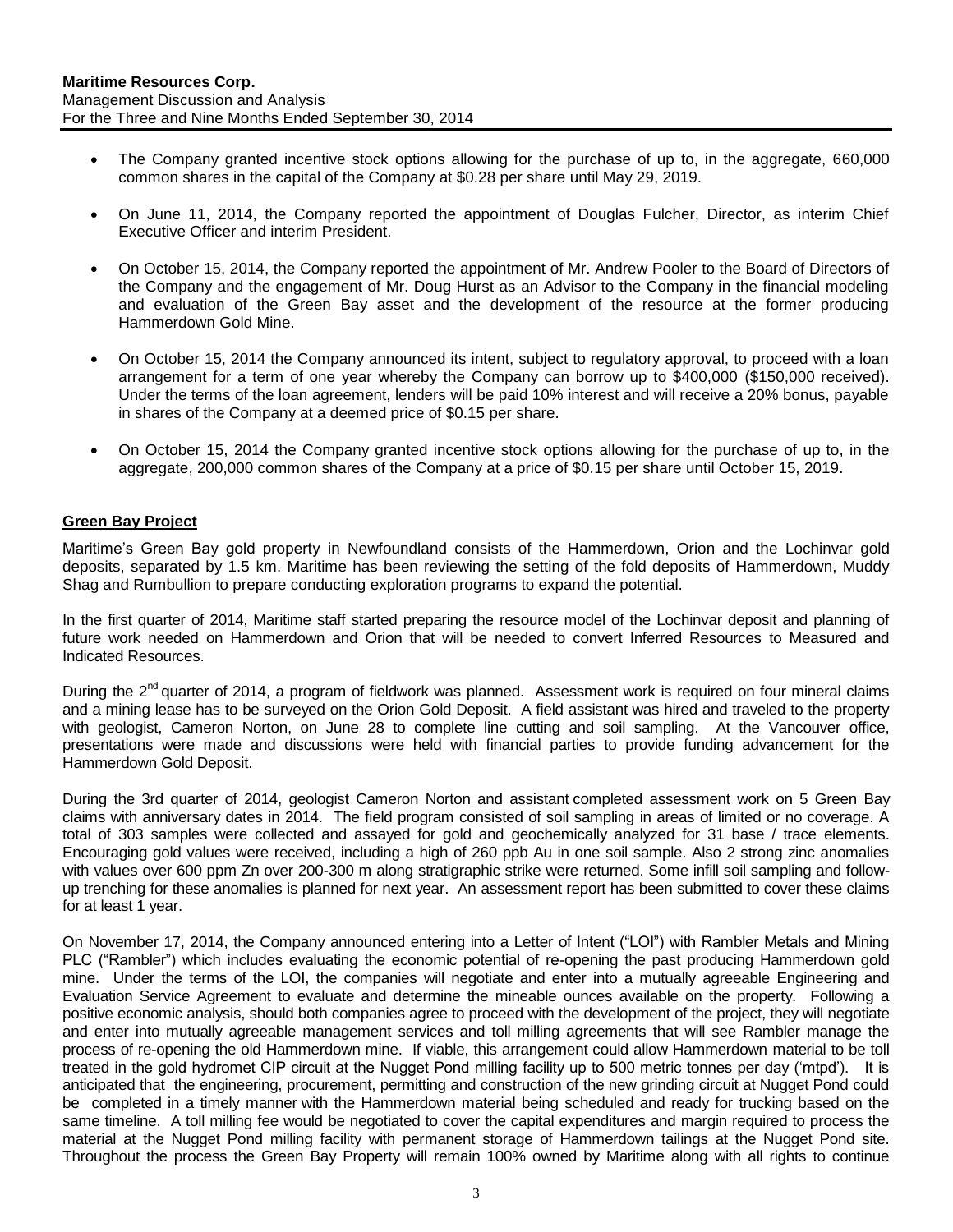exploring the land package. There remains good exploration potential on the property which Maritime will continue to advance while Rambler focuses its efforts on the Hammerdown mine itself.

Expenditures incurred on the Green Bay property during the periods ended September 30, 2014 and December 31, 2013 are as follows:

|                                        |     | September 30, 2014 | December 31, 2013 |
|----------------------------------------|-----|--------------------|-------------------|
| Balance at the beginning of the period | \$. | 4,600,234          | \$<br>4,302,405   |
| Exploration costs:                     |     |                    |                   |
| Drilling                               |     | 2,100              | 5,988             |
| Geology and reports writing            |     | 141,206            | 277,621           |
| Geochemistry                           |     | 7,193              |                   |
| Property                               |     | 26,872             | 12,162            |
| Trenching                              |     |                    | 11,489            |
| Mettallurgy                            |     |                    | 16,132            |
| Reports                                |     |                    | 18,300            |
| Other                                  |     |                    | 10,035            |
|                                        |     | 177,371            | 351,727           |
| Less:                                  |     |                    |                   |
| Recoveries & Grants                    |     |                    | (53,898)          |
| Net additions                          |     | 177,371            | 297,829           |
| Balance at the end of the period       | \$  | 4,777,605          | \$<br>4.600.234   |

## <span id="page-4-0"></span>**Summary of Quarterly Results and Discussion of Operations**

The selected information set out below has been gathered from the previous eight quarterly financial statements for each respective financial period and is based on IFRS and Canadian GAAP.

|                                          |    | Dec. 31<br>2012 |   | Mar. 31<br>2013 |   | Jun. 30<br>2013 |   | Sep. 30<br>2013 |     | Dec. 31<br>2013  |      | Mar. 31<br>2014 | Jun. 30<br>2014 | Sep. 30<br>2014 |
|------------------------------------------|----|-----------------|---|-----------------|---|-----------------|---|-----------------|-----|------------------|------|-----------------|-----------------|-----------------|
| <b>Exploration and evaluation assets</b> | \$ | 4,302,405       |   | 4,420,998       | Ъ | 4,434,173       | S | 4,530,926       | S   | 4,600,234        | P.   | 4,643,390       |                 | 4,777,605       |
| G&A (incl. share based compensation)     | S  | 112,895         | S | 256,263 \$      |   | 160,727         | S | 162,440 \$      |     | 110,396          | S.   | 151,565 \$      |                 | 63,951          |
| Share-based payments                     |    | $(2,555)$ \$    |   | 112,196 \$      |   | $1,323$ \$      |   | 691             | - S | 316 <sup>°</sup> |      | 60              |                 | 1,416           |
| Adjusted G&A (less share-based comp.)    |    | 115.450 \$      |   | 144,067 \$      |   | 159,404         | S | 161,749 \$      |     | 110,080          | - \$ | 151,505 \$      |                 | 62,535          |
| Deferred Tax Recovery (expense)          | \$ | $(7, 426)$ \$   |   | 64,950 \$       |   |                 | S |                 | S   | 27,934           |      | ۰               | ۰               |                 |
| Loss                                     | Ş  | $(120, 321)$ \$ |   | $(191, 313)$ \$ |   | $(160, 727)$ \$ |   | $(162, 440)$ \$ |     | $(82, 462)$ \$   |      | $(151, 565)$ \$ | $(256, 382)$ \$ | (63, 951)       |
| Loss per share                           |    |                 |   |                 |   |                 |   |                 |     |                  |      |                 |                 |                 |
| -basic and diluted                       |    | $(0.004)$ \$    |   | $(0.006)$ \$    |   | $(0.005)$ \$    |   | $(0)$ \$        |     | $(0.003)$ \$     |      | $(0.005)$ \$    | $(0.007)$ \$    | (0.002)         |

# **Non-IFRS Financial Measures**

Due to the adoption of the accounting standard for share-based payments, the Company's general and administrative quarterly expenses have fluctuated significantly. The granting and vesting of stock options is at the discretion of the Board of Directors and the resulting expenses do not reflect the normal operations of the Company. The Company has included "adjusted general and administrative expenses" without the share-based payments to be more reflective of normal operations. This financial measure does not have any standardized meaning prescribed by IFRS and may not be comparable to similar measures presented by other corporations or entities.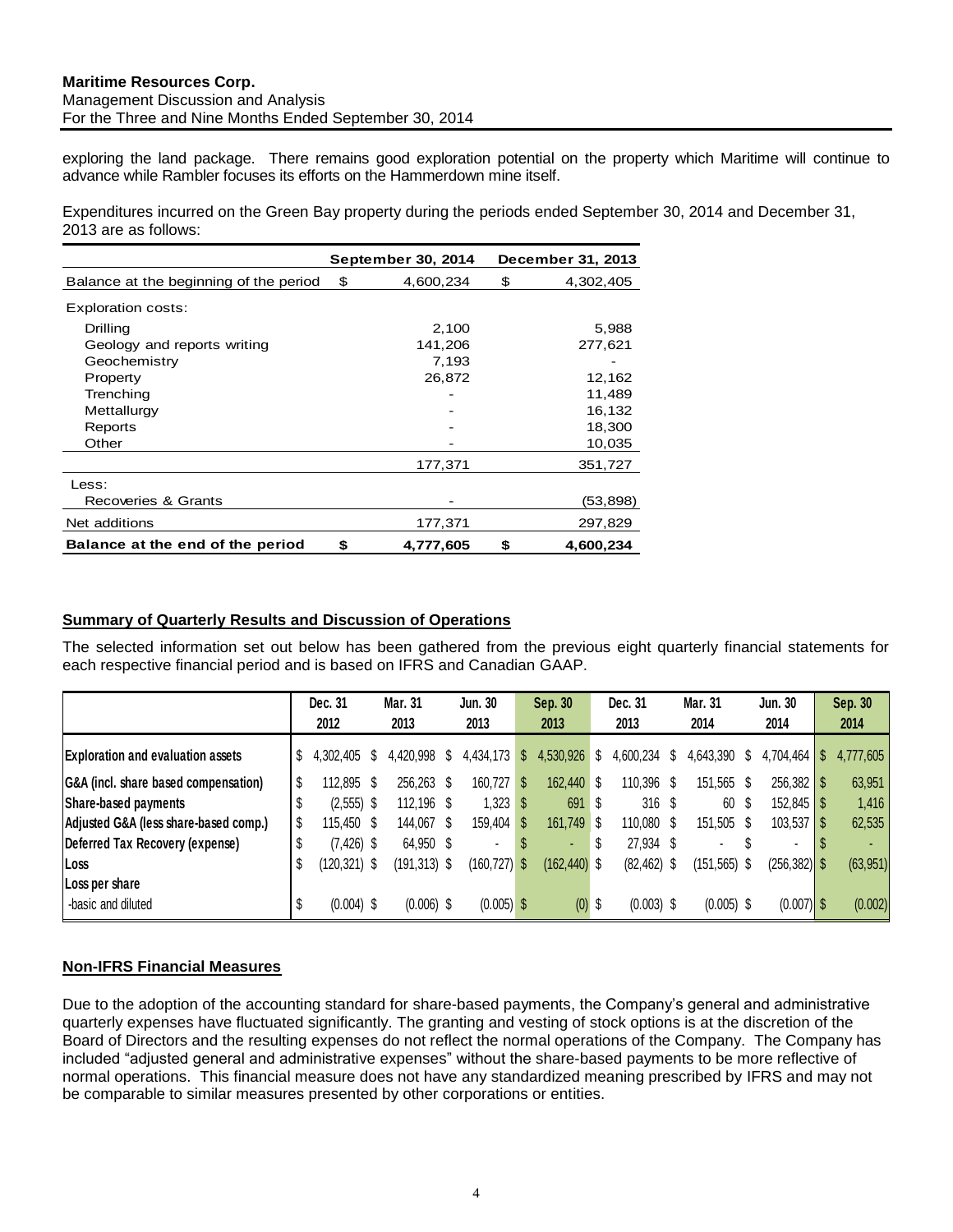#### **Discussion of Operations**

#### *- Quarter ended September 30, 2014 results as compared with the quarter ended September 30, 2013*

The Company incurred total general and administrative expenses of \$63,951 during the Period (2013: \$162,440). Included in general and administrative expenses is a non-cash expense of \$1,416 for share-based payments (2013: \$691). Share-based payments is a non-cash item resulting from the application of the Black-Scholes Option Pricing Model using assumptions in respect of expected dividend yield average risk-free interest rates, expected life of the options and expected volatility. After deducting this non cash item, expenses were \$62,535 for the Period (2013: \$161,749), representing a decrease of \$99,214 or approximately 61%. During the Period, the Company incurred expenditures of \$15,168 (2013: \$18,420) on administration and other, \$23,400 (2013: \$46,050) on consulting, \$10,724 (2013: \$35,532) on investor relations, and \$13,243 (2013: \$12,025) in respect of professional fees.

#### *- Nine months ended September 30, 2014 compared with the nine months ended September 30, 2013*

General and administrative expenses for the Period decreased to \$471,897 as compared with \$579,430 for the nine month period ended September 30, 2013, of which \$154,321 (2013: \$114,210) was in respect of non-cash share-based payments.

The following are the major variances for the nine months ended September 30 of fiscal 2014 and 2013:

- 1. Administration and other increased 19% to \$73,240 for the Period, due to an increase in office expenses, travel and filing fees in respect of the private placement.
- 2. Consulting expenses decreased by approximately 8% to \$113,767 for the Period as a result of lower fees for the services of the current CEO..
- 3. Directors' fees of \$22,500 incurred during the first quarter 2014 were reversed during the second quarter 2014, as the Company and its Directors elected, on May 16, 2014, to terminate this arrangement effective January 1, 2014.
- 4. Financing and interest expenses of \$4,669 for the Period (2013: \$81,074) relates to loans extinguished on May 22, 2014.
- 5. Investor relations decreased to \$75,948 as a result of continued poor market conditions.
- 6. Professional fees increased by approximately 37% to \$49,952 due to increased legal expenses.
- 7. Share-based payments of \$154,321 for the Period (2013: \$114,210) were recognized in respect of the granting and vesting of stock option, in relation to the following:

|                                                                                                                                | For the Nine Month Ended |   |                                       |  |  |  |
|--------------------------------------------------------------------------------------------------------------------------------|--------------------------|---|---------------------------------------|--|--|--|
|                                                                                                                                |                          |   | September 30, 2014 September 30, 2013 |  |  |  |
| Accounting                                                                                                                     | \$<br>5.905              | S | 4.253                                 |  |  |  |
| Consulting                                                                                                                     | 68,500                   |   | 60,239                                |  |  |  |
| Investor relations                                                                                                             | 1.969                    |   | 2.931                                 |  |  |  |
| Salaries and benefits                                                                                                          | 77,947                   |   | 46,787                                |  |  |  |
|                                                                                                                                | 154,321                  | S | 114,210                               |  |  |  |
|                                                                                                                                |                          |   |                                       |  |  |  |
| <b>Liquidity</b>                                                                                                               |                          |   |                                       |  |  |  |
|                                                                                                                                |                          |   |                                       |  |  |  |
| The financial statements are prepared on a 'going concern' basis, which contemplates that the Company will continue in         |                          |   |                                       |  |  |  |
| operation for the foreseeable future and will be able to realize its assets and discharge its liabilities in the normal course |                          |   |                                       |  |  |  |

## <span id="page-5-0"></span>**Liquidity**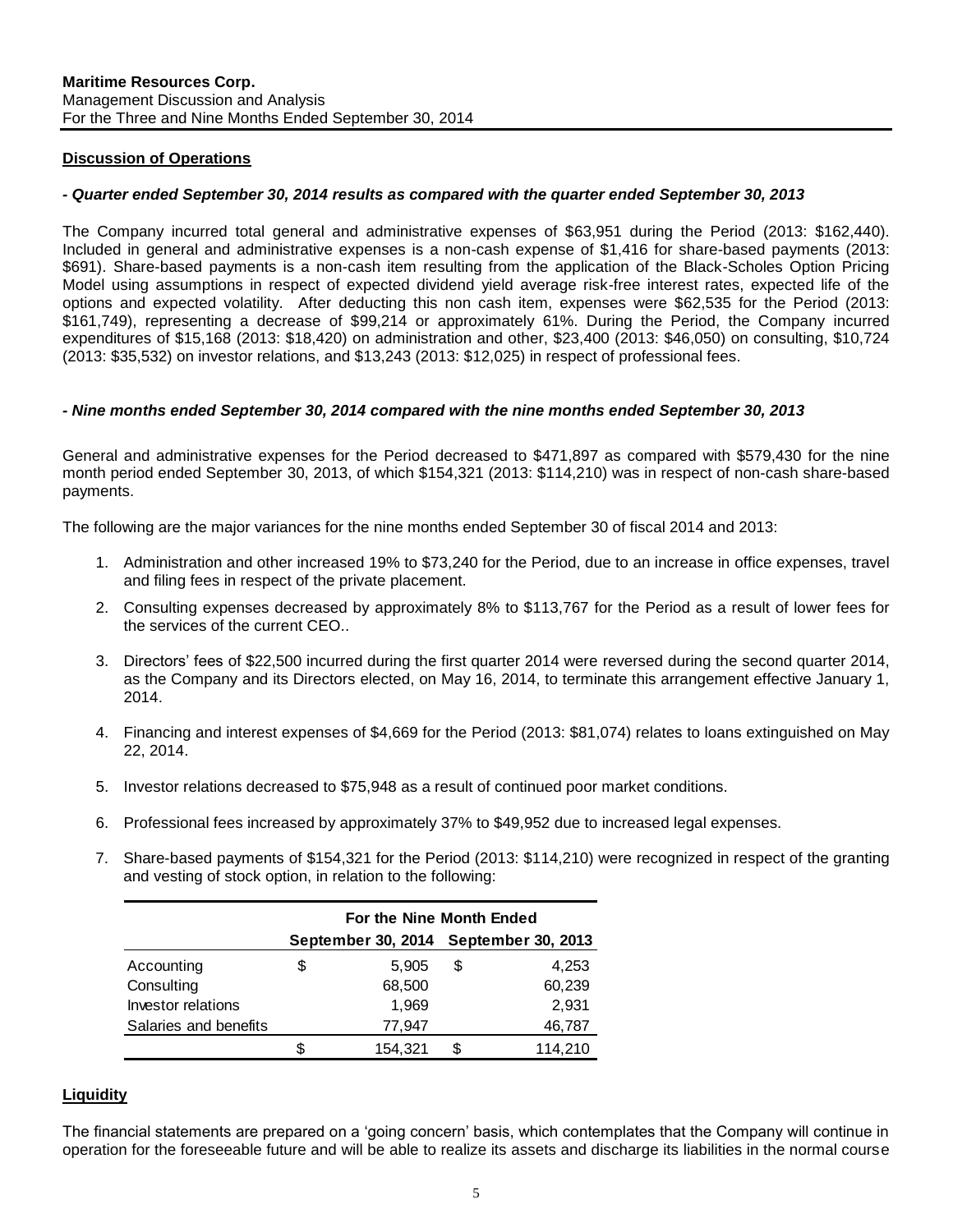of business. The Company's ability to continue as a going concern is dependent on its ability to raise additional funds or the attainment of profitable operations. The Company will need to raise or borrow money for exploration and administration expenditures, and to settle current liabilities, and to ensure it maintains sufficient funds to keep its claims and property agreements in good standing. Current sources of funding are undetermined, and management continues to review potential financing options. Although the Company has been successful at raising funds in the past through the issuance of share capital, there is no guarantee it will be successful or able to continue to do so in the future.

At September 30, 2014 and December 31, 2013, the Company had:

- unrestricted cash of \$8,784 (December 31, 2013: \$158,478)
- accounts payable and accrued liabilities of \$67,704 (December 31, 2013: \$140,693)
- a deficit of \$1,879,245 (December 31, 2013: \$1,409,122)
- total working capital deficit of \$52,499 (December 31, 2013: \$82,052).

On October 15, 2014 the Company announced its intent, subject to regulatory approval, to proceed with a loan arrangement for a term of one year whereby the Company can borrow up to \$400,000 (\$150,000 received). Under the terms of the loan agreement, lenders will be paid 10% interest and will receive a 20% bonus, payable in shares of the Company at a deemed price of \$0.15 per share.

#### <span id="page-6-0"></span>**Related Party Transactions**

The Company's related parties consist of companies owned by executive officers and directors. The Company also has an arrangement with an administration and exploration services contractor in which a director is a shareholder. For the nine month periods ended September 30, 2014 and 2013 the Company incurred fees and expenses\* in the normal course of operations, in connection with those parties.

|                       | For the Three Months Ended |                    | For the Nine Months Ended |                    |  |                    |  |  |
|-----------------------|----------------------------|--------------------|---------------------------|--------------------|--|--------------------|--|--|
|                       | September 30, 2014         | September 30, 2013 |                           | September 30, 2014 |  | September 30, 2013 |  |  |
| Consulting            | 23,400                     | 36,900             | \$                        | 113.767            |  | 114.700            |  |  |
| Directors' fees       |                            | 22,500             |                           | $\blacksquare$     |  | 67,500             |  |  |
| Geological consulting | 16,200                     | 16.200             |                           | 48,600             |  | 48,600             |  |  |
|                       | 39,600                     | \$<br>75.600       | \$                        | 162.367            |  | 230,800            |  |  |

\* Excluding shares-based payments on vesting of incentive stock options using the Black-Scholes Pricing Model.

During the Period, expenditures were charged by the following individuals, or entities owned or controlled by the following individuals:

| Consulting            | Sunnyside Financial Inc. (until June 10, 2014), a company owned by Eric Norton, former<br>CEO and a Director                          |
|-----------------------|---------------------------------------------------------------------------------------------------------------------------------------|
|                       | JD Consulting Ltd., a company owned by Janice Davies, Corporate Secretary                                                             |
|                       | Venturex Consulting, a company owned by Jeannine Webb, CFO                                                                            |
|                       | Pamicon Developments Ltd., a company in which Douglas Fulcher, Interim CEO and<br>Interim President, and a Director, is a shareholder |
| Geological consulting | B.H. Kahlert & Associates Ltd., a company owned by Bernard Kahlert, Director                                                          |

During the nine months ended September 30, 2014, the Company was charged \$47,121 (September 30, 2013: \$75,597) by a company related by virtue of common directorship and which, at September 30, 2014, held approximately 32% of the Company's issued and outstanding shares, in respect of office administration, accounting, rent, insurance and investor relations expenses. At September 30, 2014, accounts payable and accrued liabilities included \$3,848 (September 30, 2013: \$4,340) owed to that party.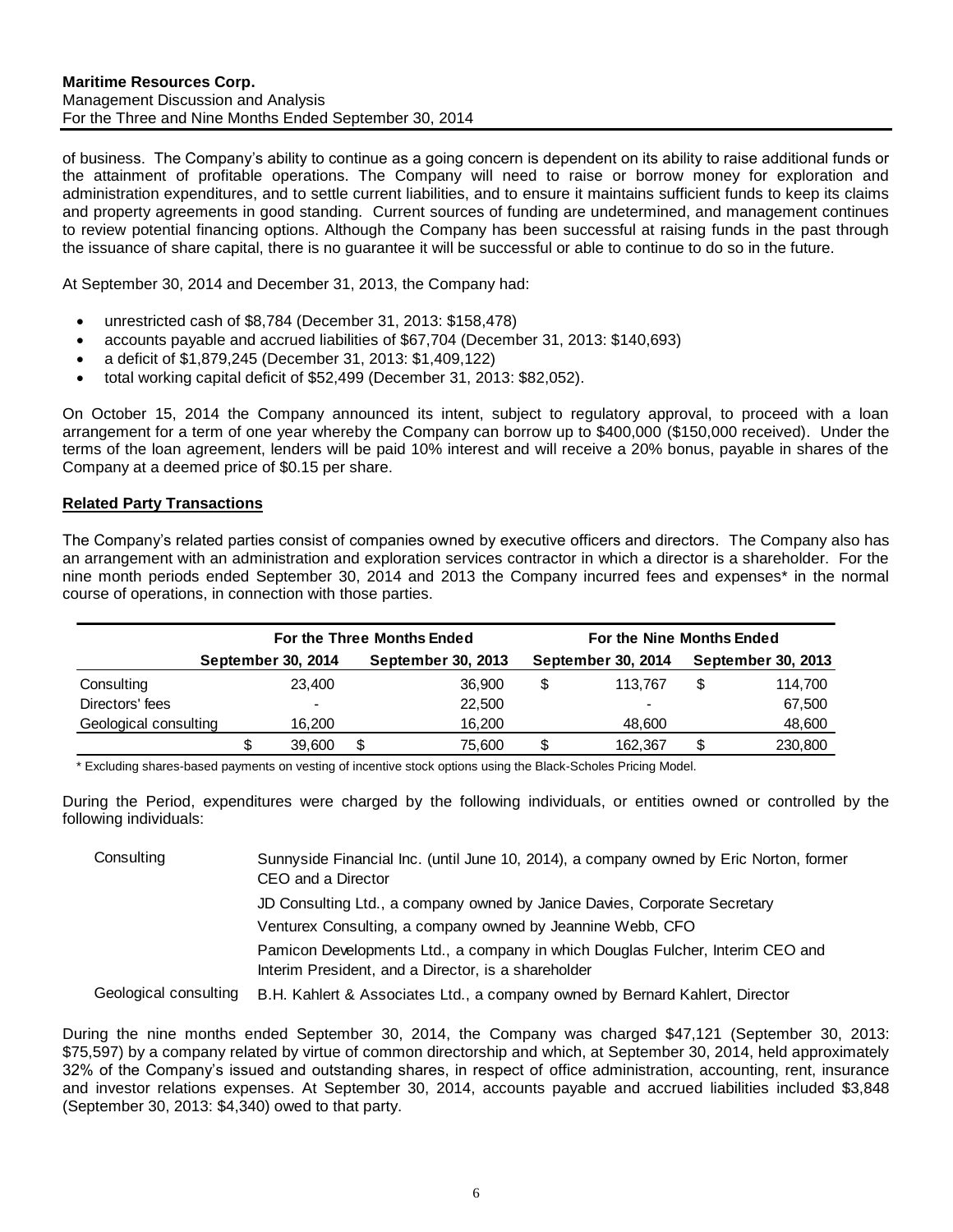#### <span id="page-7-0"></span>**Compensation of Key Management Personnel**

Key management personnel consists of Douglas Fulcher (Interim CEO and Interim President effective June 11, 2014 and a Director of the Company), Jeannine Webb (CFO), Bernard Kahlert (a Director of the Company), Janice Davies (Corporate Secretary) and the non-executive Directors of the Company (Maynard Brown, David McCue, Eric Norton (President and CEO until June 10, 2014), Allan Williams, Peter Mercer and Andrew Pooler).

The remuneration, including stock-based compensation, of key management personnel follows:

|                       |                          |   | For the Three Months Ended | For the Nine Months Ended |                           |                    |         |  |  |
|-----------------------|--------------------------|---|----------------------------|---------------------------|---------------------------|--------------------|---------|--|--|
|                       | September 30, 2014       |   | September 30, 2013         |                           | <b>September 30, 2014</b> | September 30, 2013 |         |  |  |
| Consulting            | 23.400                   | S | 36.900                     | \$                        | 113.767                   | S                  | 114.700 |  |  |
| Directors' fees       |                          |   | 22,500                     |                           | $\overline{\phantom{a}}$  |                    | 67,500  |  |  |
| Geological consulting | 16.200                   |   | 16,200                     |                           | 48.600                    |                    | 48,600  |  |  |
| Share-based payments  | $\overline{\phantom{0}}$ |   | $\blacksquare$             |                           | 121,646                   |                    | 93,574  |  |  |
|                       | 39,600                   | S | 75.600                     |                           | 284.013                   | £.                 | 324.374 |  |  |

From October 1, 2012, the Company agreed to compensate its 5 non-executive directors for their services, as to \$1,500 per month for each non-executive director. On May 16, 2014, the Company and the 5 non-executive directors agreed to terminate the arrangement effective with January 1, 2014, pursuant to which the Company wrote off directors' fees in the amount of \$22,500. On May 22, 2014, the Company issued 450,000 common shares valued at \$0.25 per share to the 5 non-executive directors, in settlement of fees of \$112,500 accrued to December 31, 2013.

At September 30, 2014, accounts payable and accrued liabilities included \$24,745 (September 30, 2013: \$Nil) in respect of a former CEO's fees, \$11,176 in respect of administration and consulting to a company in which a director is a shareholder, and \$5,670 in respect of geological consulting to a company controlled by a common director.

Key management personnel were not paid post-employment benefits, termination benefits or other long-term benefits during the Period.

#### <span id="page-7-1"></span>**Proposed Transactions**

<span id="page-7-2"></span>There are no proposed transactions to be reported.

#### **Off Balance Sheet Arrangements**

<span id="page-7-3"></span>The Company has no off balance sheet arrangements.

#### **Subsequent Events**

- <span id="page-7-4"></span> On October 15, 2014 the Company announced its intent, subject to regulatory approval, to proceed with a loan arrangement for a term of one year whereby the Company can borrow up to \$400,000 (\$150,000 received). Under the terms of the loan agreement, lenders will be paid 10% interest and will receive a 20% bonus, payable in shares of the Company at a deemed price of \$0.15 per share.
- On October 15, 2014 the Company granted incentive stock options allowing for the purchase of up to, in the aggregate, 200,000 common shares of the Company at a price of \$0.15 per share until October 15, 2019.
- On November 17, 2014, the Company announced entering into a Letter of Intent ("LOI") with Rambler which includes evaluating the economic potential of re-opening the past producing Hammerdown gold mine. Under the terms of the LOI, the companies will negotiate and enter into a mutually agreeable Engineering and Evaluation Service Agreement to evaluate and determine the mineable ounces available on the property. Following a positive economic analysis, should both companies agree to proceed with the development of the project, they will negotiate and enter into mutually agreeable management services and toll milling agreements that would see Rambler manage the process of re-opening the old Hammerdown mine. If viable, this **Experience on Could allow Hammerdown materials are experience to the Nugget Pond milling and the September 30, 2014<br>
Factors (Fig. 10) a section of the Nugget Pond million of the Nugget Pond million of the Nugget Pond mil**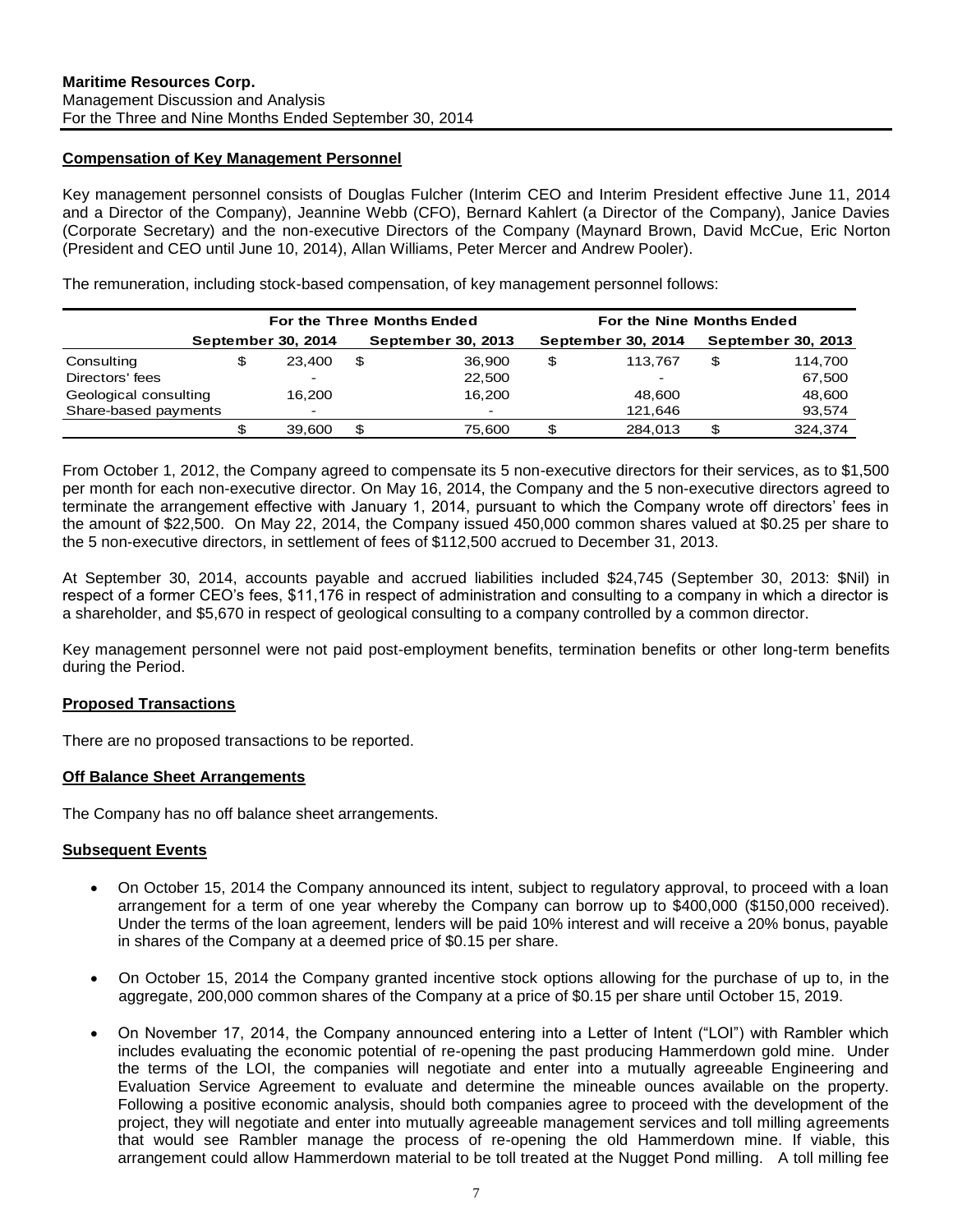would be negotiated to cover the capital expenditures and margin required to process the material at the milling facility with permanent storage of tailings at the Nugget Pond site. Throughout the process, the Green Bay Property will remain 100% owned by Maritime along with all rights to continue exploring the land package.

#### **Disclosure Controls and Internal Controls over Financial Reporting**

The Company's CEO and CFO are responsible for establishing and maintaining disclosure controls and procedures and internal controls over financial reporting for the Company.

In accordance with the requirements of National Instrument 52-109, Certification and Disclosure in the Company's annual and interim filings, evaluations of the design and operating effectiveness of disclosure controls and procedures ("DC&P") and the design effectiveness of internal control over financial reporting ("ICFR") were carried out under the supervision of the CEO and CFO as of the end of the period covered by this report.

The CEO and CFO have concluded that the design and operation of disclosure controls and procedures were adequate and effective to provide reasonable assurance that material information relating to the Company would have been known to them and by others within those entities. The CEO and CFO have also concluded that the Company's internal controls over financial reporting are designed effectively to provide reasonable assurance regarding the reliability of financial reporting and the preparation of financial statements for external purposes in accordance with IFRS. While there were no changes that occurred for the most recent fiscal period that have materially affected the Company's internal control procedures, the CEO and CFO will continue to attempt to identify areas to improve controls and intend to

incorporate such improvements.

Maritime Resources Corp. disclosed that:

(1) the Company is not required to certify the design and evaluation of the Company's DC&P and ICFR and has not completed such an evaluation; and

(2) inherent limitations on the ability of the certifying officers to design and implement on a cost effective basis DC&P and ICFR for the Company may result in additional risks to the quality, reliability, transparency and timeliness of interim and annual filings and other reports provided under securities legislation.

#### <span id="page-8-0"></span>**Risks and Uncertainties Related to the Company's Business**

Resource exploration is a speculative business and involves a high degree of risk. There is a significant probability that the expenditures made by the Company in exploring its properties will not result in discoveries of commercial quantities of minerals. A high level of ongoing expenditures is required to locate and estimate ore reserves, which are the basis for further development of a property. Capital expenditures to attain commercial production stage are also very substantial. The following sets out the principal risks faced by the Company.

Exploration.The Company is seeking mineral deposits on exploration projects where there are not yet established commercial quantities. There can be no assurance that economic concentrations of minerals will be determined to exist on the Company's property holdings within existing investors' investment horizons or at all. The failure to establish such economic concentrations could have a material adverse outcome on the Company and its securities. The Company's planned programs and budgets for exploration work are subject to revision at any time to take into account results to date. The revision, reduction or curtailment of exploration programs and budgets could have a material adverse outcome on the Company and its securities.

Market.The Company's securities trade on public markets and the trading value thereof is determined by the evaluations, perceptions and sentiments of both individual investors and the investment community taken as a whole. Such evaluations, perceptions and sentiments are subject to change; both in short term time horizons and longer term time horizons. An adverse change in investor evaluations, perceptions and sentiments could have a material adverse outcome on the Company and its securities.

Commodity Price.The Company's exploration projects are primarily related to exploration for gold and other precious metals in Canada. While these minerals have recently been the subject of significant price increases from levels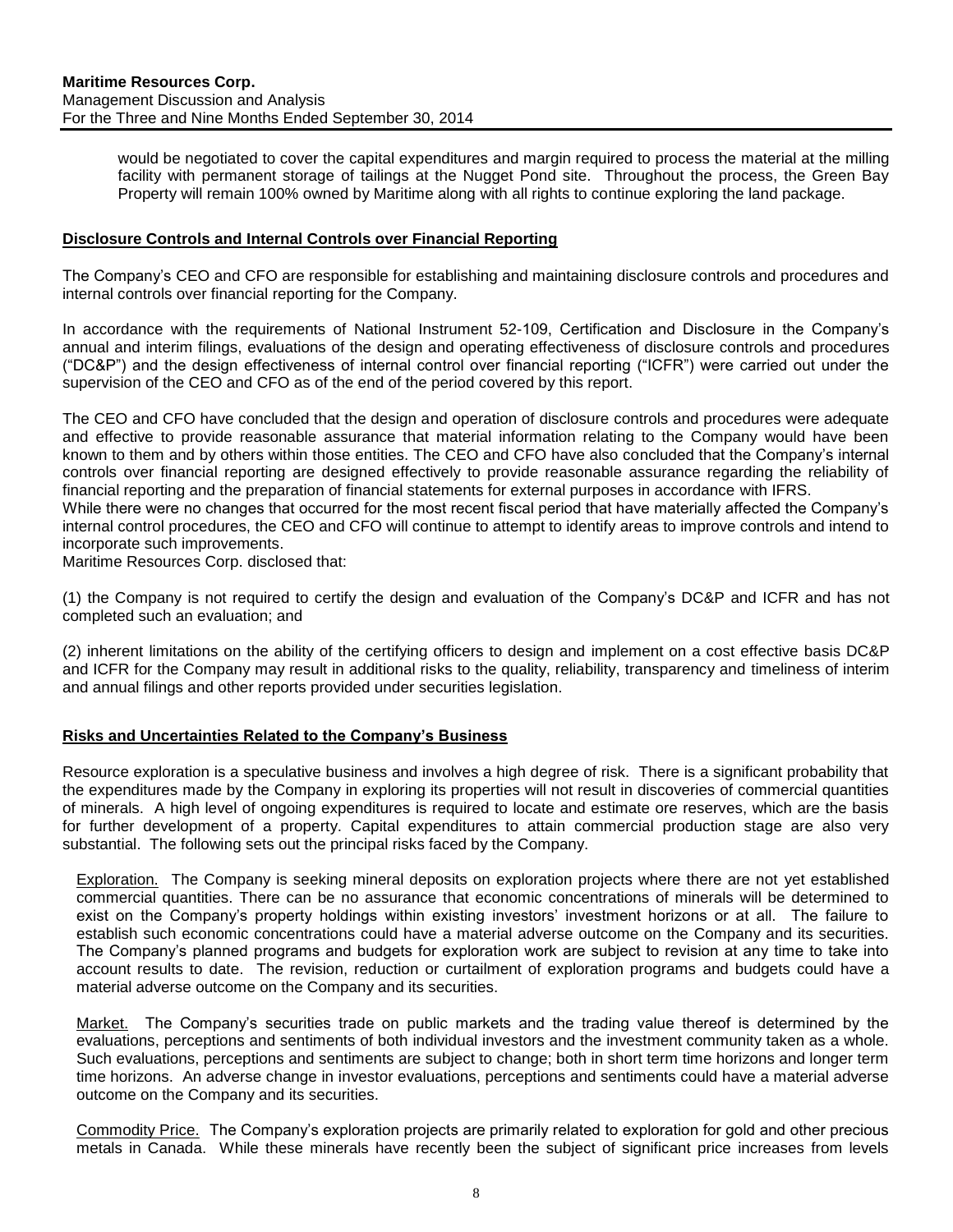prevalent earlier in the decade, there can be no assurance that such price levels will continue, or that investors' evaluations, perceptions, beliefs and sentiments will continue to favour these target commodities. An adverse change in these commodities' prices, or in investors' beliefs about trends in those prices, could have a material adverse outcome on the Company and its securities.

Title. Although the Company has exercised the usual due diligence with respect to title to properties in which it has interests, there is no guarantee that title to the properties will not be challenged or impugned. The Company's mineral property interests may be subject to prior unregistered agreements or transfers or land claims, and title may be affected by undetected defects.

Financing.Exploration and development of mineral deposits is an expensive process, and frequently the greater the level of interim stage success the more expensive it can become. The Company has no producing properties and generates no operating revenues; therefore, for the foreseeable future, it will be dependent upon selling equity in the capital markets to provide financing for its continuing substantial exploration budgets. While the Company has been successful in obtaining financing from the capital markets for its projects in recent years, there can be no assurance that the capital markets will remain favourable in the future, and/or that the Company will be able to raise the financing needed to continue its exploration programs on favourable terms, or at all. Restrictions on the Company's ability to finance could have a material adverse outcome on the Company and its securities.

Share Price Volatility and Price Fluctuations.In recent years, the securities markets in Canada have experienced a high level of price and volume volatility, and the market prices of securities of many companies, particularly junior mineral exploration companies like the Company, have experienced wide fluctuations which have not necessarily been related to the operating performance, underlying asset values or prospects of such companies. There can be no assurance that these price fluctuations and volatility will not continue to occur.

Key Personnel.The Company's exploration efforts are dependent to a large degree on the skills and experience of certain of its key personnel. The Company does not maintain "key man" insurance policies on these individuals. Should the availability of these persons' skills and experience be in any way reduced or curtailed, this could have a material adverse outcome on the Company and its securities.

Competition.Significant and increasing competition exists for the limited number of mineral property acquisition opportunities available. As a result of this competition, some of which is with large established mining companies with substantial capabilities and greater financial and technical resources than the Company, the Company may be unable to acquire additional attractive mineral properties on terms it considers acceptable.

Realization of Assets. Exploration and evaluation assets comprise a substantial portion of the Company's assets. Realization of the Company's investment in these assets is dependent upon the establishment of legal ownership, the attainment of successful production from the properties or from the proceeds of their disposal. Resource exploration and development is highly speculative and involves inherent risks. While the rewards if an ore body is discovered can be substantial, few properties that are explored are ultimately developed into producing mines. There can be no assurance that current exploration programs will result in the discovery of economically viable quantities of ore. The amounts shown for acquisition costs and deferred exploration expenditures represent costs incurred to date and do not necessarily reflect present or future values.

Environmental and Other Regulatory Requirements.The current or future operations of the Company, including development activities and commencement of production on its properties, require permits from various governmental authorities and such operations are and will be subject to laws and regulations governing prospecting, development, mining, production, exports, taxes, labour standards, occupational health, waste disposal, toxic substances, land use, environmental protection, safety and other matters. Companies engaged in the development and operation of mines and related facilities generally experience increased costs, and delays in production and other schedules as a result of the need to comply with applicable laws, regulations and permits. There can be no assurance that approvals and permits required to commence production on its properties will be obtained on a timely basis, or at all. Additional permits and studies, which may include environmental impact studies conducted before permits can be obtained, may be necessary prior to operation of the properties in which the Company has interests and there can be no assurance that the Company will be able to obtain or maintain all necessary permits that may be required to commence construction, development or operation of mining facilities at these properties on terms which enable operations to be conducted at economically justifiable costs. Failure to comply with applicable laws, regulations, and permitting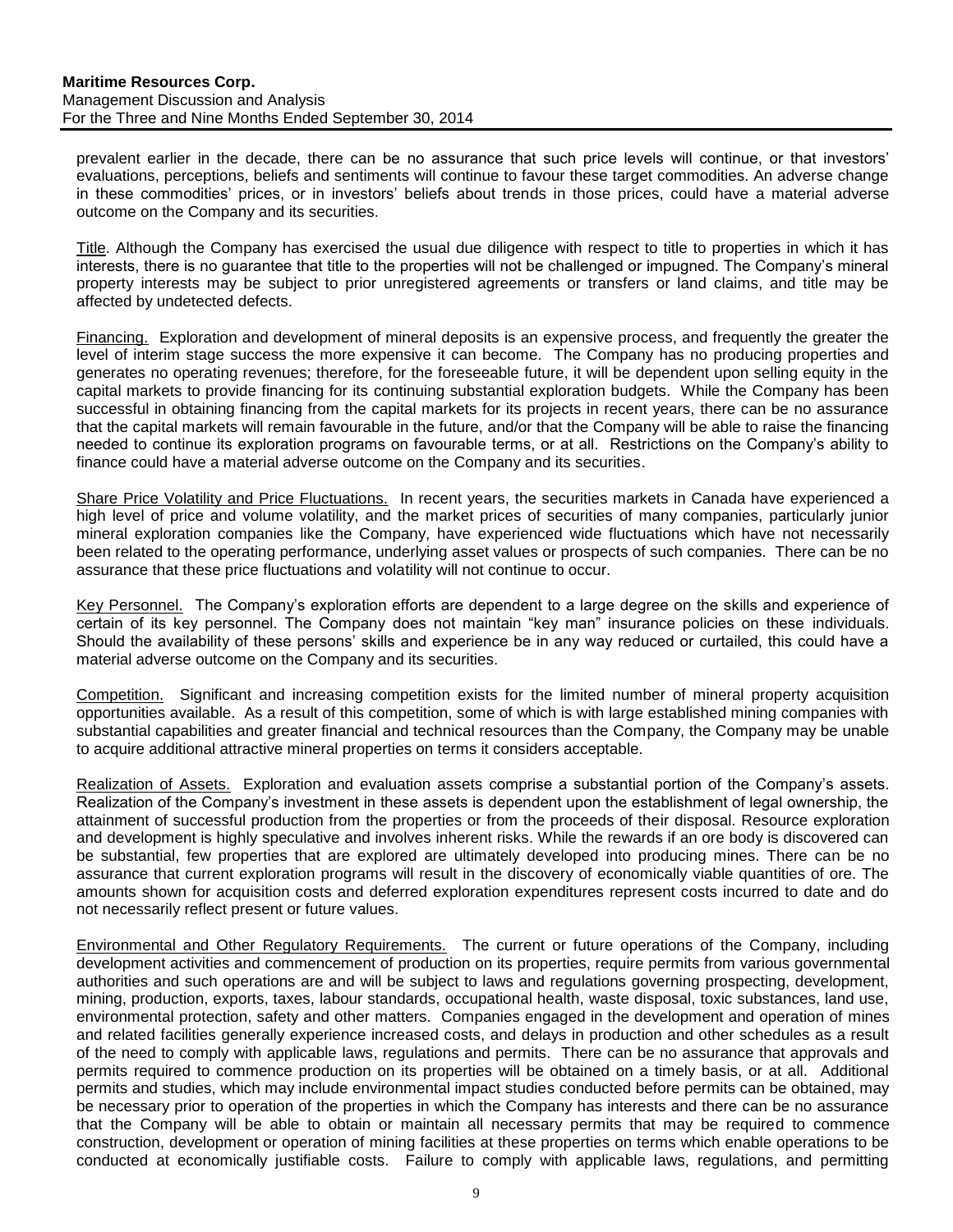requirements may result in enforcement actions thereunder, including orders issued by regulatory or judicial authorities causing operations to cease or be curtailed, and may include corrective measures requiring capital expenditures, installation of additional equipment, or remedial actions. Parties engaged in mining operations or extraction operations may be required to compensate those suffering loss or damage by reason of such activities and may have civil or criminal fines or penalties imposed for violations of applicable laws or regulations.

Amendments to current laws, regulations and permits governing operations and activities of mining companies, or more stringent implementation thereof, could have a material adverse impact on the Company and cause increases in capital expenditures or production costs or reduction in levels of production at producing properties or abandonment or delays in development of new mineral exploration properties. To the best of the Company's knowledge, it is currently operating in compliance with all applicable environmental regulations.

History of Net Losses; Accumulated Deficit; Lack of Revenue from Operations. The Company has incurred net losses to date. The Company has not yet had any revenue from the exploration activities on its properties. Even if the Company commences development of certain of its properties, the Company may continue to incur losses. There is no certainty that the Company will produce revenue, operate profitably or provide a return on investment in the future.

Uninsurable. The Company and its subsidiaries may become subject to liability for pollution, fire, explosion and other risks against which it cannot insure or against which it may elect not to insure. Such events could result in substantial damage to property and personal injury. The payment of any such liabilities may have a material, adverse effect on the Company's financial position.

Legal Proceedings. As at the date of the Report, there were no legal proceedings against or by the Company.

Critical Accounting Estimates.In the preparation of financial information, management makes judgments, estimates and assumptions that affect, amongst other things, the carrying value of its mineral property assets. All deferred mineral property expenditures are reviewed, on a property-by-property basis, to consider whether there are any conditions that may indicate impairment. When the carrying value of a property exceeds its net recoverable amount that may be estimated by quantifiable evidence of an economic geological resource or reserve, joint venture expenditure commitments or the Company's assessment of its ability to sell the property for an amount exceeding the deferred costs, a provision is made for the impairment in value. Management's estimates of exploration, operating, capital and reclamation costs, if any, are subject to certain risks and uncertainties which may affect the recoverability of mineral property costs. Although management has used its best judgment to estimate of these factors, it is possible that changes could occur in the near term that could adversely affect management's estimate of the net cash flow to be generated from its properties. The Company also uses the Black-Scholes Option Pricing Model in relation to share based payments. Option pricing models require the input of highly subjective assumptions including the expected price volatility. Changes in the subjective input assumptions can materially affect the fair value estimate, and therefore the existing models do not necessarily provide a reliable single measure of the fair value of the Company's stock options granted/vested during the period.

## <span id="page-10-0"></span>**Other MD&A Disclosure Requirements**

#### **New Accounting Policies**

## **Standards, Amendments and Interpretations Affecting the 2014 and Future Year-Ends**

New accounting standards not yet adopted:

• IFRS 9, "Financial Instruments: Classification and Measurement" is effective for annual periods beginning on or after January 1, 2015.

The Company is currently evaluating the impact of this new and amended standard on its financial statements. The impact is not expected to have a material impact on the statements of financial position or results of operations.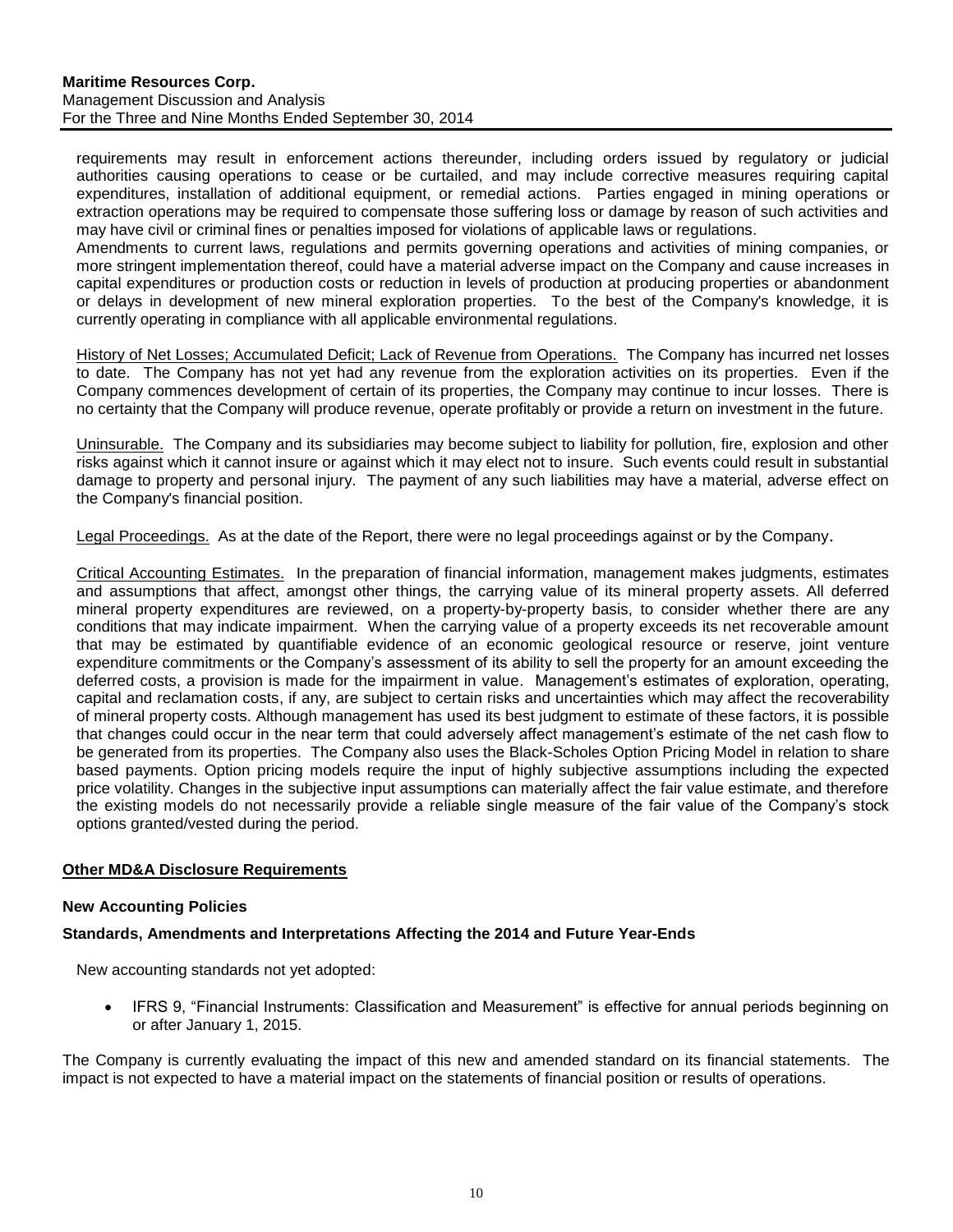#### **Financial Instruments & Other Instruments**

The Company has classified its cash as fair value through profit or loss (using level 1 of the fair value hierarchy); receivables (excluding tax arrangements) as loans and receivables; and accounts payable and accrued liabilities and loans as other financial liabilities.

(a) Fair value

The carrying values of cash, receivables, and accounts payable and accrued liabilities approximate their fair values due to the short-term maturity of these financial instruments.

(b) Credit risk

Credit risk is the risk that a counter party to a financial instrument will fail to discharge its contractual obligations. The Company is exposed to credit risk with respect to its cash, restricted cash and receivables, other than Goods and Services Tax ("GST") and government funding which may be receivable. The maximum exposure to loss arising from accounts receivable is equal to their carrying amounts.

The Company manages credit risk with respect to its cash by maintaining demand deposits with a major Canadian financial institution; however, this exposes the Company's cash to concentration of credit risk as all amounts are held at a single institution.

There were no changes in the Company's approach to risk during the period ended September 30, 2014.

#### **Outstanding Share Data**

Common shares, stock options and share purchase warrants issued and outstanding as at the Period end are described in detail in the Financial Statements, and as at the Report Date, are as follows:

| <b>At Report Date</b> |            |  |  |  |  |  |  |  |
|-----------------------|------------|--|--|--|--|--|--|--|
| Common shares         | 35,501,130 |  |  |  |  |  |  |  |
| Stock options         | 3,275,000  |  |  |  |  |  |  |  |
| Warrants              | 1,248,000  |  |  |  |  |  |  |  |
| Fully diluted         | 40,024,130 |  |  |  |  |  |  |  |